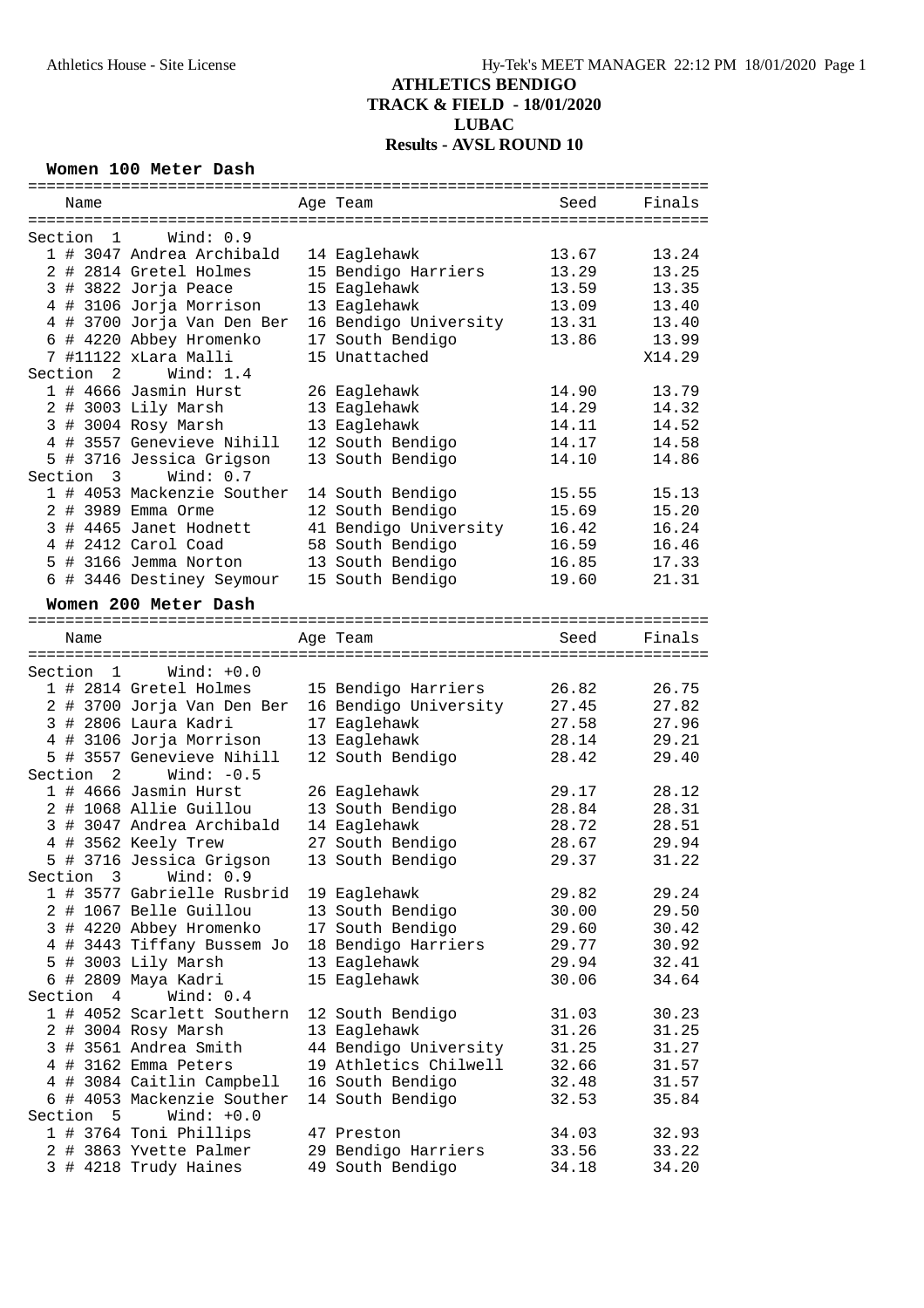#### **....Women 200 Meter Dash** 4 # 3007 Leah Langtree 43 Eaglehawk 33.88 34.67 5 # 3559 Isabel Nihill 16 South Bendigo 33.74 34.73 Section 6 Wind: 0.5 1 # 2412 Carol Coad 58 South Bendigo 34.22 33.77 2 # 2860 Kathryn Heagney 69 Eaglehawk 34.44 34.60 3 # 2807 Sandra Kadri 49 Eaglehawk 34.49 35.11 4 # 1455 Debby Kirne 54 South Bendigo 37.14 36.85 5 # 1357 Anne Buckley 52 Bendigo Harriers 39.86 38.72 6 # 3166 Jemma Norton 13 South Bendigo 37.77 39.06 7 # 2999 Jennifer Payne 63 South Bendigo 45.19 45.55 8 # 2497 Annette Curtis 63 South Bendigo 48.62 47.70 **Men 100 Meter Dash** ========================================================================= Name **Age Team** Seed Finals ========================================================================= Section 1 Wind: 0.8 1 # 1176 Kye Mason 17 Eaglehawk 11.30 11.14 2 # 2740 James Miller 17 Bendigo Harriers 11.20 11.45 3 # 3571 Angus McKindlay 16 Eaglehawk 11.64 11.76 4 # 2661 James Woods 16 South Bendigo 11.73 11.80 Section 2 Wind: 1.1 1 # 4644 Alec Colturi 15 Eaglehawk 12.49 11.97 2 #11010 xDavid Morrissey 38 Unattached 12.41 X11.98 3 # 4267 Arshdeep Singh 16 South Bendigo 12.73 12.36 4 # 4542 Luka Markovic 16 South Bendigo 12.82 12.58 5 #11123 xSeth Tonkin 15 Unattached X12.94 Section 3 Wind: 0.8 1 # 3167 Aaron Norton 40 South Bendigo 13.26 13.26 2 # 2808 Christopher Kadri 50 Eaglehawk 13.75 13.65 3 # 4335 Lachlan Carr 23 Bendigo Harriers 13.37 13.66 4 # 3445 Keenan Seymour 12 South Bendigo 13.72 14.26 5 # 4249 Connor Clarke 14 Bendigo Harriers 15.63 16.20 **Men 200 Meter Dash** ========================================================================= Name and a set of Age Team Age Team ========================================================================= Section 1 Wind: 0.4 1 # 1176 Kye Mason 17 Eaglehawk 22.99 22.63 2 # 3345 James Bentley 15 Eaglehawk 23.62 23.53 3 # 3571 Angus McKindlay 16 Eaglehawk 23.80 23.71 4 # 3855 Kenan Seebah 16 Eaglehawk 23.64 24.22 5 # 4644 Alec Colturi 15 Eaglehawk 25.13 24.71 6 # 3856 Lachlan Start 19 Eaglehawk 25.00 24.74 7 # 2661 James Woods 16 South Bendigo 24.36 24.79 Section 2 Wind: 0.2 1 # 4119 Alex Pitt 15 Bendigo Harriers 25.68 24.73 2 #11010 xDavid Morrissey 38 Unattached 25.79 X24.93 3 # 4267 Arshdeep Singh 16 South Bendigo 25.77 25.70 4 # 4120 Xavier Pitt 13 Bendigo Harriers 26.41 25.76 5 # 4542 Luka Markovic 16 South Bendigo 26.91 26.11 6 # 3538 David Chisholm 51 Eaglehawk 25.97 26.20 7 #11123 xSeth Tonkin 15 Unattached X26.40 8 # 1261 Antony Langdon 51 Eaglehawk 27.21 27.23 Section 3 Wind: -0.2 1 # 4335 Lachlan Carr 23 Bendigo Harriers 28.05 27.67 2 # 3172 %Timothy Sullivan 44 Eaglehawk 28.21 27.99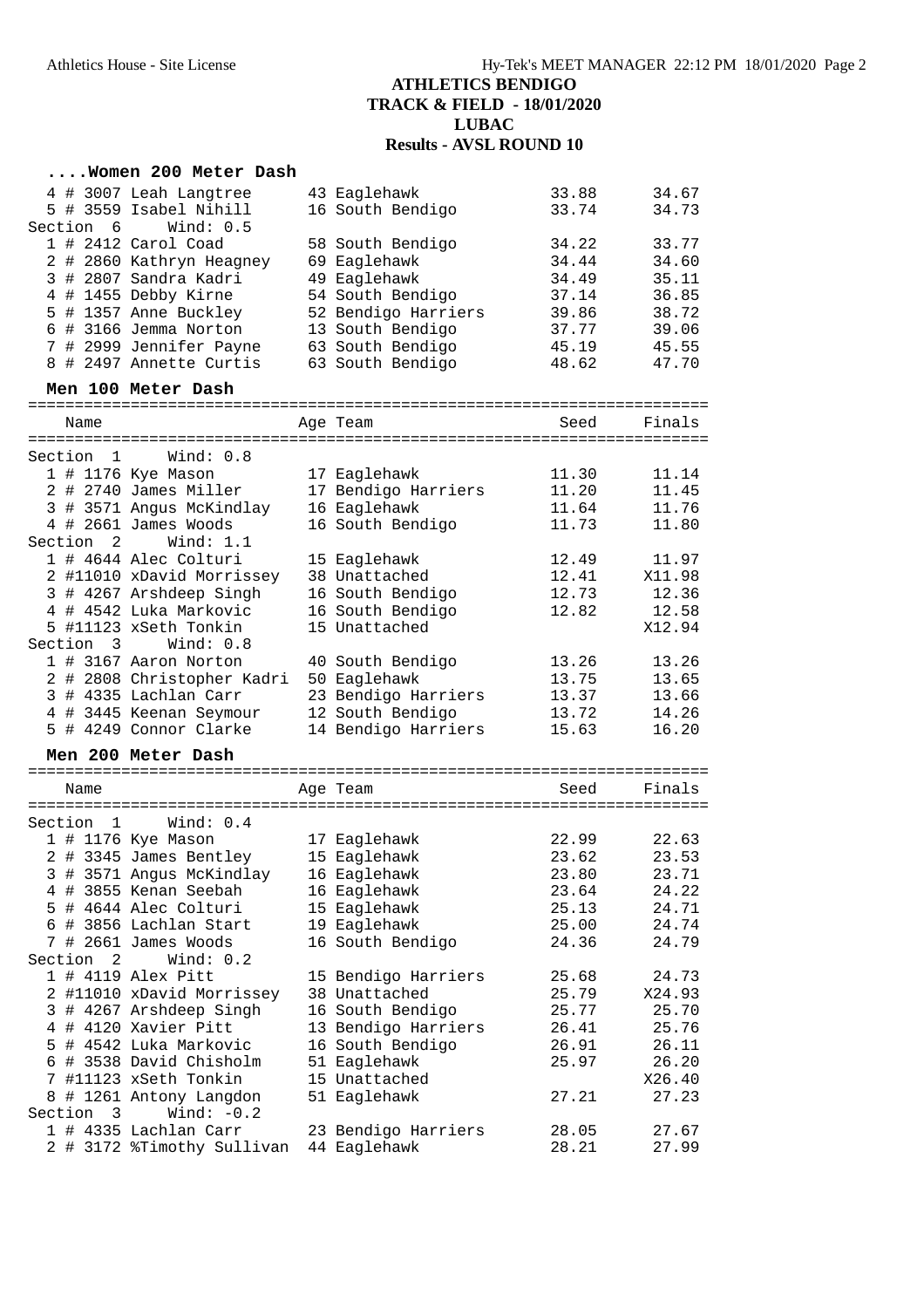### **....Men 200 Meter Dash**

|  |           | 3 # 3820 Mychael Baker     | 23 Bendigo Harriers |       | 28.00 |
|--|-----------|----------------------------|---------------------|-------|-------|
|  |           | 4 # 2808 Christopher Kadri | 50 Eaglehawk        | 28.68 | 28.53 |
|  |           | 5 # 3970 Neil Shaw         | 46 Bendigo Harriers | 28.48 | 28.71 |
|  |           | 6 # 4318 Peter Clarke      | 48 Bendigo Harriers | 28.81 | 28.81 |
|  |           | 7 # 2482 Terry Hicks       | 65 Eaglehawk        | 28.32 | 28.92 |
|  | Section 4 | Wind: 0.7                  |                     |       |       |
|  |           | 1 # 2712 Christopher Timew | 45 South Bendigo    | 29.45 | 28.34 |
|  |           | 2 # 3971 Brody Shaw        | 14 Bendigo Harriers | 30.05 | 29.14 |
|  |           | 3 # 3445 Keenan Seymour    | 12 South Bendigo    | 30.45 | 29.93 |
|  |           | 4 # 2644 Eric Baker        | 57 Bendigo Harriers | 30.15 | 30.63 |
|  |           | 5 # 1012 Leigh Browell     | 45 South Bendigo    | 31.14 | 32.15 |
|  |           | $6$ # 3480 Geoff Shaw      | 71 Bendigo Harriers | 32.20 | 33.11 |
|  |           | 7 # 4249 Connor Clarke     | 14 Bendigo Harriers | 35.79 | 34.27 |
|  |           | 8 # 4204 Stephen Ryan      | 63 Eaglehawk        | 38.27 | 37.28 |

### **Mixed 800 Meter Run**

|         | Name           |                                               | Age Team               | Seed    | Finals   |
|---------|----------------|-----------------------------------------------|------------------------|---------|----------|
| Section | 1              |                                               |                        |         |          |
|         |                | 1 # 2484 Luke Padgham                         | M18 Eureka             | 1:58.33 | 1:58.78  |
|         |                | 2 # 3345 James Bentley                        | M15 Eaglehawk          | 2:03.18 | 2:05.88  |
|         |                | 3 # 3855 Kenan Seebah                         | M16 Eaglehawk          | 2:16.02 | 2:15.86  |
|         |                | 4 # 4148 Taine Lang                           | M16 Bendigo Harriers   | 2:18.42 | 2:18.35  |
|         |                |                                               |                        |         |          |
|         |                | 5 # 4637 Sebastyn Andrea                      | M14 Old Melburnians    | 2:18.10 | 2:19.38  |
|         |                | 6 # 4231 Luke Matthews                        | M38 Bendigo Harriers   | 2:18.52 | 2:19.92  |
|         |                | 7 # 1498 Matthew Schepisi                     | M36 Melbourne Uni      | 2:13.78 | 2:25.12  |
| Section | -2             |                                               |                        |         |          |
|         |                | 1 #11104 xJake Rusbridge                      | M21 Unattached         |         | X2:22.24 |
|         |                | 2 # 3558 Bernard Nihill                       | M14 South Bendigo      | 2:25.80 | 2:22.36  |
|         |                | 3 # 3167 Aaron Norton                         | M40 South Bendigo      | 2:23.53 | 2:26.16  |
|         |                | 4 # 3538 David Chisholm                       | M51 Eaglehawk          | 2:23.31 | 2:30.49  |
|         |                | 5 # 3865 Tullie Rowe                          | W15 Bendigo University | 2:24.81 | 2:34.23  |
|         |                | 6 # 4267 Arshdeep Singh                       | M16 South Bendigo      | 2:22.65 | 2:45.67  |
| Section | $\overline{3}$ |                                               |                        |         |          |
|         |                | 1 # 3820 Mychael Baker                        | M23 Bendigo Harriers   |         | 2:31.95  |
|         |                | 2 # 3577 Gabrielle Rusbrid W19 Eaglehawk      |                        | 2:30.70 | 2:32.03  |
|         |                | 3 # 2780 Phoebe Lonsdale                      | W14 Bendigo University | 2:39.09 | 2:35.11  |
|         |                | 4 # 1261 Antony Langdon                       | M51 Eaglehawk          | 2:35.13 | 2:37.47  |
|         |                | 5 # 2723 Megan Wilson                         | W13 South Bendigo      | 2:36.26 | 2:38.66  |
|         |                | 6 # 4052 Scarlett Southern W12 South Bendigo  |                        | 2:38.48 | 2:39.35  |
|         |                | 7 # 1012 Leigh Browell                        | M45 South Bendigo      | 2:37.51 | 2:46.75  |
|         | Section 4      |                                               |                        |         |          |
|         |                | 1 # 3557 Genevieve Nihill                     | W12 South Bendigo      | 2:41.70 | 2:37.52  |
|         |                | 2 # 3084 Caitlin Campbell                     | W16 South Bendigo      | 2:41.06 | 2:38.59  |
|         |                | 3 # 3725 Stephanie Pompei                     | W24 South Bendigo      | 2:43.36 | 2:40.01  |
|         |                | 4 # 4623 Lauren White                         | W16 South Bendigo      |         | 2:41.34  |
|         |                | 5 # 1279 Peter Curtis                         | M25 South Bendigo      | 2:48.11 | 2:42.62  |
|         |                | 6 # 4318 Peter Clarke                         | M48 Bendigo Harriers   |         | 2:48.67  |
|         |                | 7 # 2644 Eric Baker                           | M57 Bendigo Harriers   | 2:50.10 | 2:49.64  |
| 8       |                | # 3443 Tiffany Bussem Jo W18 Bendigo Harriers |                        | 2:44.33 | 2:59.10  |
| Section | 5              |                                               |                        |         |          |
|         |                | 1 # 1358 Jill Wilkie                          | W53 Bendigo Harriers   |         | 2:41.61  |
|         |                | 2 # 1068 Allie Guillou                        | W13 South Bendigo      | 2:55.40 | 2:46.56  |
|         |                | 3 # 1067 Belle Guillou                        | W13 South Bendigo      | 2:57.07 | 2:48.45  |
|         |                | 4 # 3863 Yvette Palmer                        | W29 Bendigo Harriers   | 2:55.01 | 2:52.55  |
|         |                | 5 # 1357 Anne Buckley                         | W52 Bendigo Harriers   | 2:59.69 | 2:56.92  |
|         |                | 6 # 3559 Isabel Nihill                        | W16 South Bendigo      | 2:59.89 | 3:09.79  |
|         |                |                                               |                        |         |          |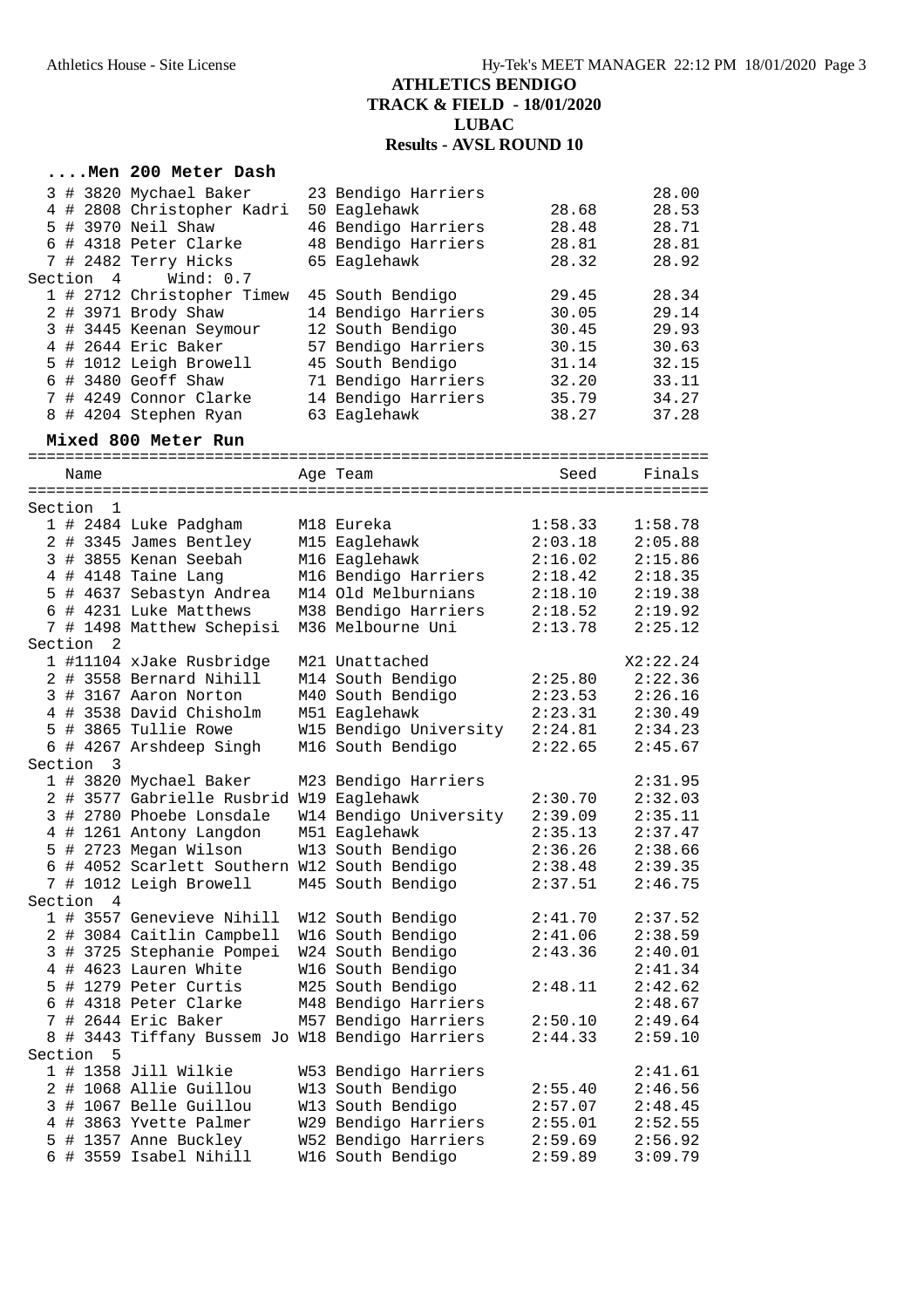#### **....Mixed 800 Meter Run**

|  |           | -- # 3561 Andrea Smith     | W44 Bendigo University | 2:54.21 | <b>DNF</b> |
|--|-----------|----------------------------|------------------------|---------|------------|
|  | Section 6 |                            |                        |         |            |
|  |           | 1 # 1455 Debby Kirne       | W54 South Bendigo      | 3:05.96 | 3:07.06    |
|  |           | 2 # 4465 Janet Hodnett     | W41 Bendigo University | 3:05.74 | 3:08.79    |
|  |           | 3 # 2860 Kathryn Heagney   | W69 Eaglehawk          | 3:18.30 | 3:17.68    |
|  |           | 4 # 3172 %Timothy Sullivan | M44 Eaglehawk          | 3:12.96 | 3:18.56    |
|  |           | 5 # 2234 Hunter Gill       | M71 Bendigo Harriers   | 3:22.05 | 3:20.26    |
|  |           | 6 # 3904 Kevin Shanahan    | M63 Eaglehawk          | 3:07.67 | 3:44.05    |
|  | Section 7 |                            |                        |         |            |
|  |           | 1 # 3007 Leah Langtree     | W43 Eaglehawk          | 3:42.22 | 3:39.23    |
|  |           | 2 # 4204 Stephen Ryan      | M63 Eaglehawk          | 3:45.05 | 3:41.28    |
|  |           | 3 # 2999 Jennifer Payne    | W63 South Bendigo      | 3:37.94 | 3:48.22    |
|  |           | Mixed 3000 Meter Run       |                        |         |            |

#### ========================================================================= Name **Age Team** Age Team Seed Finals ========================================================================= Section 1 1 # 1046 Rebecca Beagley W28 Glenhuntly 10:17.38 2 # 3558 Bernard Nihill M14 South Bendigo 10:40.68 10:21.76 3 # 4148 Taine Lang M16 Bendigo Harriers 10:20.01 10:29.35 4 # 1552 Peter Cowell M56 Bendigo Harriers 10:56.73 10:36.27 5 # 3945 Craig Green M52 Bendigo University 10:42.28 10:48.87 6 #11104 xJake Rusbridge M21 Unattached 11:01.68 X11:00.24 7 # 1358 Jill Wilkie W53 Bendigo Harriers 11:57.31 11:29.33 8 # 4299 Thomas McArthur M13 South Bendigo 10:49.36 11:50.25 9 # 3820 Mychael Baker M23 Bendigo Harriers 10:50.58 11:56.02 10 # 4623 Lauren White W16 South Bendigo 12:26.18 12:19.58 11 # 1357 Anne Buckley W52 Bendigo Harriers 12:16.43 12:20.32 12 # 3443 Tiffany Bussem Jo W18 Bendigo Harriers 12:43.86 13:16.26 13 # 4465 Janet Hodnett W41 Bendigo University 13:15.15 13:40.39 14 # 1012 Leigh Browell M45 South Bendigo 12:10.37 13:41.68 15 # 1455 Debby Kirne W54 South Bendigo 13:48.30 13:47.05 16 # 2234 Hunter Gill M71 Bendigo Harriers 14:18.42 14:19.72 17 # 3084 Caitlin Campbell W16 South Bendigo 13:38.69 14:55.03 18 # 2999 Jennifer Payne W63 South Bendigo 15:28.36 15:19.53 -- # 4335 Lachlan Carr M23 Bendigo Harriers 11:51.72 DNF

#### **Mixed 200 Meter Hurdles**

| Name                      |                                              | Age Team               | Seed    | Finals  |
|---------------------------|----------------------------------------------|------------------------|---------|---------|
| Section 1                 | Wind: 1.6                                    |                        |         |         |
|                           | 1 # 4637 Sebastyn Andrea                     | M14 Old Melburnians    |         | 33.16   |
| $2 \#$                    | 3003 Lily Marsh                              | W13 Eaglehawk          |         | 36.75   |
|                           | 3 # 3106 Jorja Morrison                      | W13 Eaglehawk          |         | 36.80   |
| 4#                        | 3989 Emma Orme                               | W12 South Bendigo      | 40.48   | 38.52   |
| 5#                        | 3865 Tullie Rowe                             | W15 Bendigo University | 36.31   | 41.26   |
|                           | 6 # 4053 Mackenzie Souther W14 South Bendigo |                        | 42.65   | 41.56   |
|                           | Mixed 400 Meter Hurdles                      |                        |         |         |
| Name                      |                                              | Age Team               | Seed    | Finals  |
| Section<br>$\overline{1}$ |                                              |                        |         |         |
|                           | 1 # 3571 Angus McKindlay                     | M16 Eaglehawk          |         | 1:00.44 |
| 2#                        | 3538 David Chisholm                          | M51 Eaglehawk          | 1:07.28 | 1:07.94 |
|                           | 3 # 3822 Jorja Peace                         | W15 Eaglehawk          |         | 1:14.41 |
|                           |                                              |                        |         |         |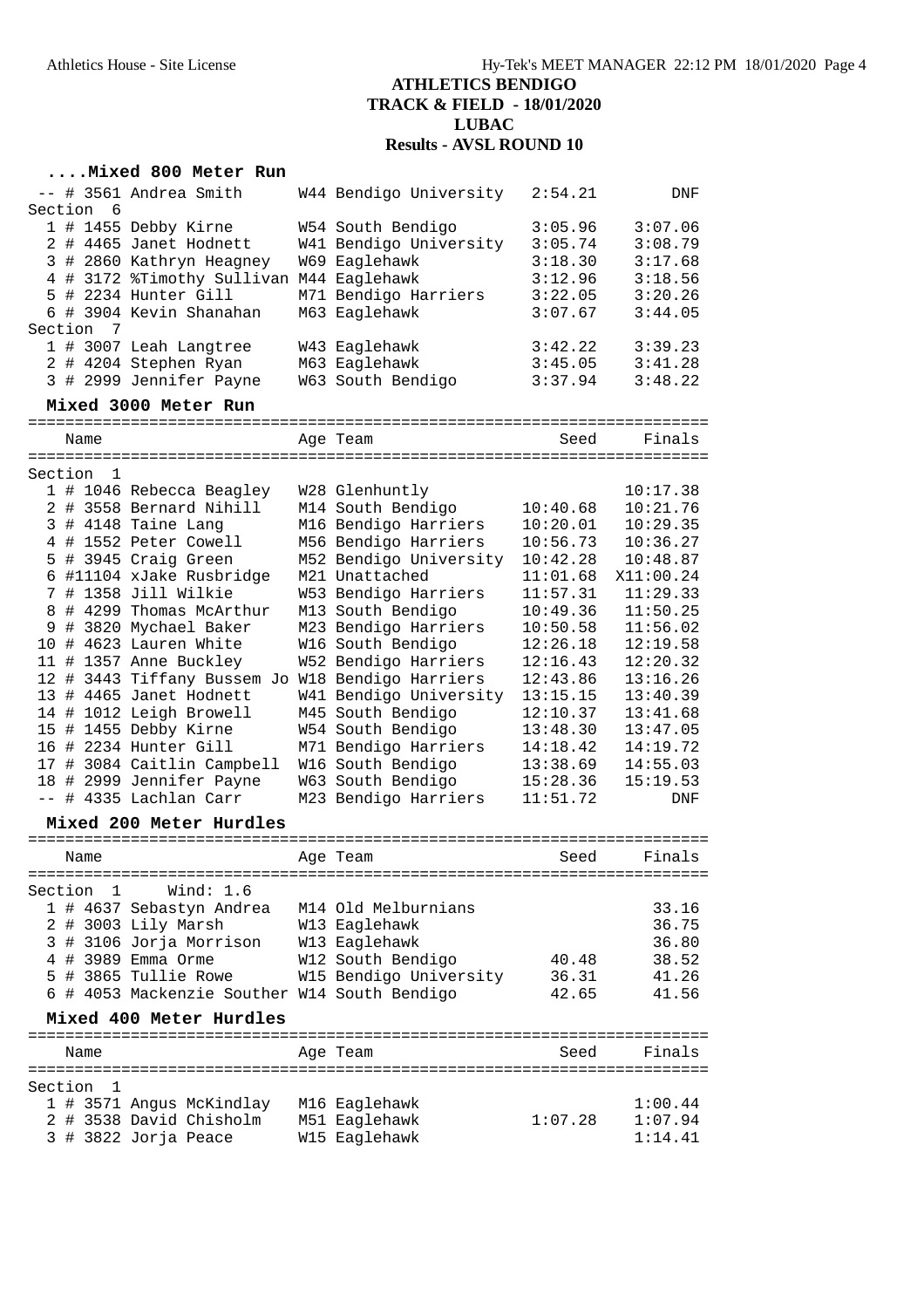| Mixed 400 Meter Hurdles<br>4 # 4666 Jasmin Hurst<br>5 # 3562 Keely Trew<br>6 # 2809 Maya Kadri<br>Mixed 4x100 Meter Relay | W26 Eaglehawk<br>W27 South Bendigo<br>W15 Eaglehawk | 1:16.66                      | 1:16.71<br>1:18.61<br>1:26.37 |            |
|---------------------------------------------------------------------------------------------------------------------------|-----------------------------------------------------|------------------------------|-------------------------------|------------|
| Team                                                                                                                      |                                                     | Seed                         | Finals                        |            |
| 1 Eaglehawk 'B'                                                                                                           |                                                     |                              | X46.92                        |            |
| 1) #4644 Alec Colturi 15                                                                                                  |                                                     | 2) #4267 Arshdeep Singh 16   |                               |            |
| 3) #3571 Angus McKindlay 16<br>2 Eaglehawk 'A'                                                                            |                                                     | 4) #1176 Kye Mason 17        | 55.03                         |            |
| 1) #3004 Rosy Marsh 13                                                                                                    |                                                     | 2) #3003 Lily Marsh 13       |                               |            |
| 3) #3106 Jorja Morrison 13                                                                                                |                                                     | 4) #3047 Andrea Archibald 14 |                               |            |
| 3 Bendigo Harriers 'B'                                                                                                    |                                                     |                              | 55.72                         |            |
| 1) #4335 Lachlan Carr 23                                                                                                  |                                                     | 2) #4249 Connor Clarke 14    |                               |            |
| 3) #3971 Brody Shaw 14                                                                                                    |                                                     | 4) #4231 Luke Matthews 38    |                               |            |
| 4 Bendigo Harriers 'A'<br>1) #2931 Geoff Jordan 50                                                                        |                                                     | 2) #3970 Neil Shaw 46        | 56.58                         |            |
| 3) #2644 Eric Baker 57                                                                                                    |                                                     | 4) #4318 Peter Clarke 48     |                               |            |
| -- Eaglehawk 'C'                                                                                                          |                                                     |                              | XDO                           | Rule 170.7 |
| 1) #3855 Kenan Seebah 16                                                                                                  |                                                     | 2) #3822 Jorja Peace 15      |                               |            |
| 3) #2809 Maya Kadri 15                                                                                                    |                                                     | 4) #3345 James Bentley 15    |                               |            |
| Mixed High Jump                                                                                                           |                                                     |                              |                               |            |
|                                                                                                                           |                                                     |                              |                               |            |
| Name                                                                                                                      | Age Team                                            | Seed                         | Finals                        |            |
| Flight 1                                                                                                                  |                                                     |                              |                               |            |
| $1$ # 2661 James Woods                                                                                                    | M16 South Bendigo                                   | 1.90m                        | 1.90m                         |            |
| 2 # 2740 James Miller                                                                                                     | M17 Bendigo Harriers                                | 2.00 <sub>m</sub>            | 1.85m                         |            |
| 3 # 3856 Lachlan Start                                                                                                    | M19 Eaglehawk                                       | 1.70m                        | 1.70m                         |            |
| 4 # 4120 Xavier Pitt                                                                                                      | M13 Bendigo Harriers                                |                              | 1.50m                         |            |
| 4 # 4220 Abbey Hromenko                                                                                                   | W17 South Bendigo                                   | 1.55m                        | 1.50m                         |            |
| 6 # 4249 Connor Clarke                                                                                                    | M14 Bendigo Harriers                                | 1.55m                        | 1.45m                         |            |
| Flight 2                                                                                                                  |                                                     |                              |                               |            |
| 1 # 3003 Lily Marsh                                                                                                       | W13 Eaglehawk                                       | 1.35m                        | 1.40m                         |            |
| 1 # 2931 Geoff Jordan                                                                                                     | M50 Bendigo Harriers                                | 1.35m                        | 1.40 <sub>m</sub>             |            |
| 1 # 1498 Matthew Schepisi                                                                                                 | M36 Melbourne Uni                                   | 1.45m                        | 1.40m                         |            |
| 1 # 1279 Peter Curtis                                                                                                     | M25 South Bendigo                                   | 1.40m                        | 1.40m                         |            |
| 1 # 3167 Aaron Norton                                                                                                     | M40 South Bendigo                                   | 1.35m                        | 1.40m                         |            |
| 6 # 3716 Jessica Grigson<br>6 # 3538 David Chisholm                                                                       | W13 South Bendigo<br>M51 Eaglehawk                  | 1.35m<br>1.42m               | 1.35m<br>1.35m                |            |
| # 2482 Terry Hicks<br>8                                                                                                   | M65 Eaglehawk                                       | 1.30m                        | 1.30m                         |            |
| # 3989 Emma Orme<br>8                                                                                                     | W12 South Bendigo                                   | 1.36m                        | 1.30m                         |            |
| # 3480 Geoff Shaw<br>8                                                                                                    | M71 Bendigo Harriers                                | 1.35m                        | 1.30m                         |            |
| 11 # 4218 Trudy Haines                                                                                                    | W49 South Bendigo                                   | 1.35m                        | 1.25m                         |            |
| Flight<br>3                                                                                                               |                                                     |                              |                               |            |
| 1 # 3970 Neil Shaw                                                                                                        | M46 Bendigo Harriers                                | 1.30m                        | 1.40m                         |            |
| 2 # 3445 Keenan Seymour                                                                                                   | M12 South Bendigo                                   | 1.30m                        | 1.30m                         |            |
| 3 #41173 xBrooke Newberry                                                                                                 | W12 Armadale, Nsw                                   |                              | X1.20m                        |            |
| 4 # 2644 Eric Baker                                                                                                       | M57 Bendigo Harriers                                | 1.05m                        | 1.05m                         |            |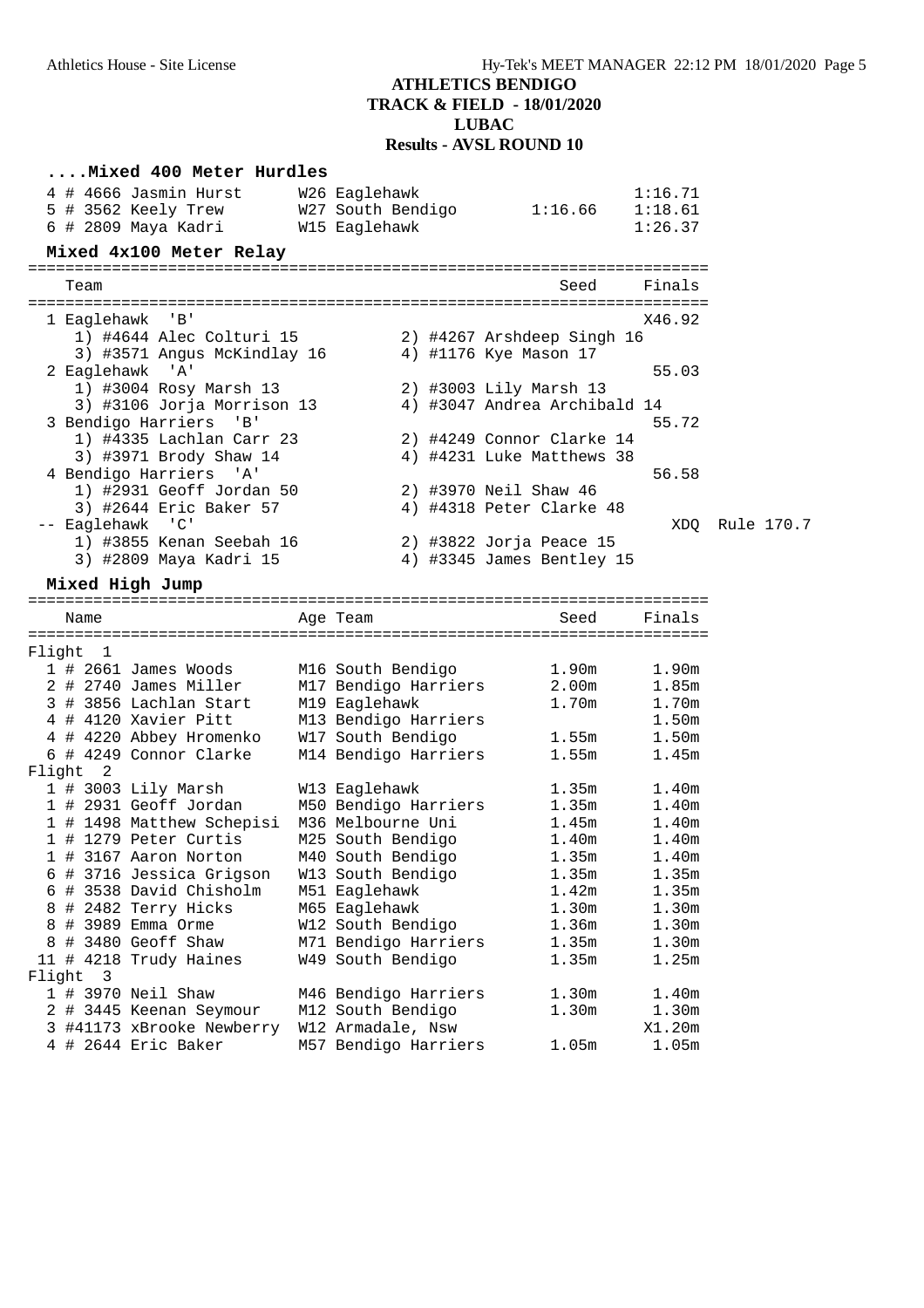#### **Mixed Pole Vault**

|          |  | Name |                        |                          |  | Age Team             | Seed  | Finals |  |  |  |
|----------|--|------|------------------------|--------------------------|--|----------------------|-------|--------|--|--|--|
|          |  |      |                        |                          |  |                      |       |        |  |  |  |
| Flight 1 |  |      |                        |                          |  |                      |       |        |  |  |  |
|          |  |      | $1$ # 2661 James Woods |                          |  | M16 South Bendigo    | 4.80m | 4.60m  |  |  |  |
|          |  |      | $2$ # 3480 Geoff Shaw  |                          |  | M71 Bendigo Harriers | 2.90m | 2.60m  |  |  |  |
|          |  |      |                        | 3 # 4637 Sebastyn Andrea |  | M14 Old Melburnians  |       | 2.20m  |  |  |  |
|          |  |      |                        | 4 # 4218 Trudy Haines    |  | W49 South Bendigo    | 1.80m | 1.80m  |  |  |  |

#### **Mixed Triple Jump**

|        | Name                    |                                                  | Age Team               | Seed              | Finals            | Wind   |
|--------|-------------------------|--------------------------------------------------|------------------------|-------------------|-------------------|--------|
|        |                         | ===================================              |                        |                   |                   |        |
|        |                         | 1 #11122 xLara Malli                             | W15 Unattached         |                   | X8.65m            | 0.3    |
|        |                         | 2 # 3480 Geoff Shaw                              | M71 Bendigo Harriers   | 9.52m             | 8.60m             | 0.7    |
|        |                         | 3 # 2931 Geoff Jordan                            | M50 Bendigo Harriers   | 8.94m             | 8.49m             | $+0.0$ |
|        |                         | 4 # 2780 Phoebe Lonsdale                         | W14 Bendigo University | 8.07m             | 8.30m             | 0.3    |
|        |                         | 5 # 3165 Jayne Norton                            | W44 South Bendigo      | 8.47m             | 8.07m             | 0.9    |
|        |                         | 6 # 3989 Emma Orme                               | W12 South Bendigo      | 7.37m             | 7.86m             | 0.6    |
|        |                         | 7 # 3561 Andrea Smith                            | W44 Bendigo University | 7.87m             | 7.68m             | 0.6    |
|        |                         | 8 # 2412 Carol Coad                              | W58 South Bendigo      | 7.65m             | 7.53 <sub>m</sub> | 0.9    |
|        |                         | 9 #41173 xBrooke Newberry                        | W12 Armadale, Nsw      |                   | X7.50m            | $+0.0$ |
|        |                         | 10 # 3764 Toni Phillips                          | W47 Preston            | 7.99m             | 7.28m             | $+0.0$ |
|        |                         | 11 # 3227 Joan Self                              | W62 South Bendigo      | 7.64m             | 6.96 <sub>m</sub> | $+0.0$ |
|        |                         | 11 # 3445 Keenan Seymour                         | M12 South Bendigo      | 7.98m             | 6.96 <sub>m</sub> | 0.3    |
|        |                         | 13 # 3863 Yvette Palmer                          | W29 Bendigo Harriers   | 6.87m             | 6.94m             | 0.6    |
|        |                         | 14 # 3166 Jemma Norton                           | W13 South Bendigo      | 7.68m             | 6.93m             | $+0.0$ |
| Flight | 2                       |                                                  |                        |                   |                   |        |
|        |                         | 1 # 3856 Lachlan Start                           | M19 Eaglehawk          | 12.74m            | 12.99m            | 0.6    |
|        |                         | 2 # 4644 Alec Colturi                            | M15 Eaglehawk          | 11.75m            | 11.87m            | $+0.0$ |
|        |                         | 3 # 4637 Sebastyn Andrea                         | M14 Old Melburnians    | 11.42m            | 11.21m            | $+0.0$ |
|        |                         | 4 # 4220 Abbey Hromenko                          | W17 South Bendigo      | 10.34m            | 10.02m            | 0.1    |
|        |                         | 5 # 3106 Jorja Morrison                          | W13 Eaglehawk          | 9.91 <sub>m</sub> | 9.87m             | $+0.0$ |
|        |                         | 6 # 3562 Keely Trew                              | W27 South Bendigo      | 9.95m             | 9.60m             | 0.2    |
|        |                         | 7 # 3822 Jorja Peace                             | W15 Eaglehawk          | 9.72m             | 9.13m             | $+0.0$ |
|        |                         | 8 # 3162 Emma Peters                             | W19 Athletics Chilwell | 8.87m             | 8.86m             | $+0.0$ |
| Flight | $\overline{\mathbf{3}}$ |                                                  |                        |                   |                   |        |
|        |                         | 1 # 3004 Rosy Marsh                              | W13 Eaglehawk          | 9.79m             | 9.93m             | $+0.0$ |
|        |                         | 2 # 3003 Lily Marsh                              | W13 Eaglehawk          | 9.20m             | 9.60m             | $+0.0$ |
|        |                         | 3 # 3167 Aaron Norton                            | M40 South Bendigo      | 9.48m             | 9.46m             | $+0.0$ |
|        |                         | 4 # 1067 Belle Guillou                           | W13 South Bendigo      | 8.38m             | 8.72m             | $+0.0$ |
|        |                         | 5 # 4249 Connor Clarke                           | M14 Bendigo Harriers   |                   | 8.68m             | $+0.0$ |
|        |                         | 6 # 3716 Jessica Grigson                         | W13 South Bendigo      | 8.88m             | 8.17m             | $+0.0$ |
|        |                         | 7 # 3084 Caitlin Campbell                        | W16 South Bendigo      | 8.28m             | 7.45m             | $+0.0$ |
|        |                         | -- # 1068 Allie Guillou                          | W13 South Bendigo      | 8.70m             | FOUL              |        |
|        |                         | -- # 3443 Tiffany Bussem Jo W18 Bendigo Harriers |                        | 8.87m             | FOUL              |        |

#### **Mixed Discus Throw**

========================================================================= Name Age Team Seed Finals ========================================================================= Flight 1 1 # 1823 Kellie Doering W44 South Bendigo 20.40m 24.74m 2 # 3167 Aaron Norton M40 South Bendigo 23.65m 23.43m 3 # 4077 Amanda Robinson W40 Bendigo Harriers 21.90m 22.05m 4 # 2808 Christopher Kadri M50 Eaglehawk 21.42m 21.63m 5 # 3970 Neil Shaw M46 Bendigo Harriers 23.21m 21.47m 6 # 1261 Antony Langdon M51 Eaglehawk 18.19m 20.82m 7 # 4318 Peter Clarke M48 Bendigo Harriers 20.50m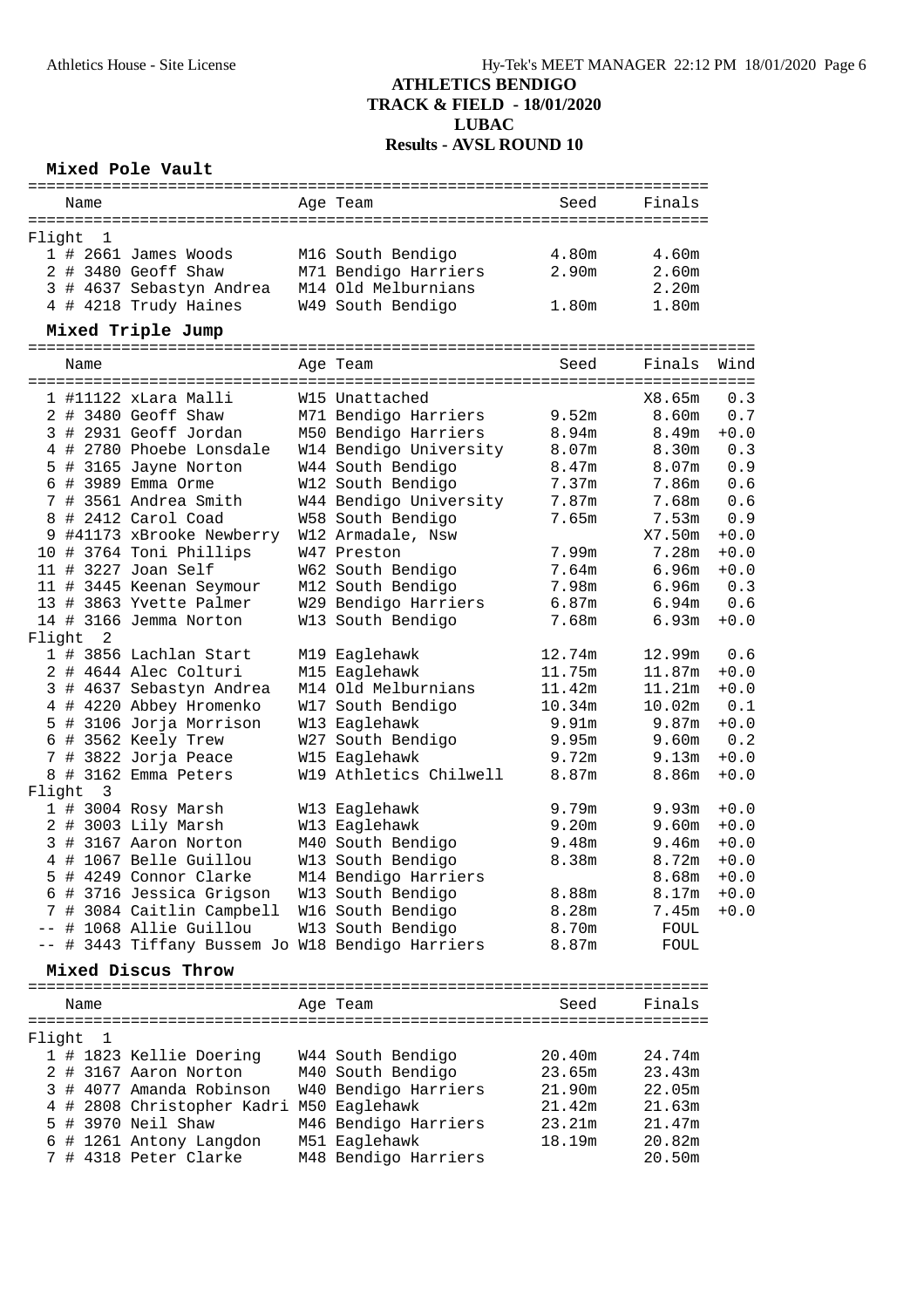### **....Mixed Discus Throw**

|        |     |          | 8 # 4204 Stephen Ryan                         | M63 Eaglehawk          | 22.35m | 20.01m |
|--------|-----|----------|-----------------------------------------------|------------------------|--------|--------|
|        |     |          | 9 # 1012 Leigh Browell                        | M45 South Bendigo      | 18.48m | 18.05m |
|        |     |          | 10 # 4218 Trudy Haines                        | W49 South Bendigo      | 20.30m | 16.65m |
|        |     |          | -- # 1279 Peter Curtis                        | M25 South Bendigo      | 20.18m | ND     |
| Flight |     | 2        |                                               |                        |        |        |
|        |     |          | 1 # 2412 Carol Coad                           | W58 South Bendigo      | 19.78m | 19.65m |
|        |     |          | 2 # 3227 Joan Self                            | W62 South Bendigo      | 18.91m | 19.09m |
|        |     |          | 3 # 3166 Jemma Norton                         | W13 South Bendigo      | 18.18m | 17.65m |
|        |     |          | 4 # 3764 Toni Phillips                        | W47 Preston            | 19.39m | 17.00m |
|        |     |          | 5 # 2644 Eric Baker                           | M57 Bendigo Harriers   | 17.13m | 16.85m |
|        |     |          | 6 # 3561 Andrea Smith                         | W44 Bendigo University | 18.82m | 16.60m |
|        |     |          | 7 # 3971 Brody Shaw                           | M14 Bendigo Harriers   | 17.60m | 16.34m |
|        |     |          | 8 # 3075 Peter Savage                         | M65 Eaglehawk          | 16.84m | 15.92m |
|        |     |          | 9 # 3446 Destiney Seymour                     | W15 South Bendigo      | 14.25m | 14.10m |
|        |     |          | 10 # 3537 Annette Major                       | W57 Eaglehawk          |        | 13.97m |
|        |     |          | 11 # 2860 Kathryn Heagney                     | W69 Eaglehawk          | 13.55m | 13.93m |
|        |     |          | 12 # 2807 Sandra Kadri                        | W49 Eaglehawk          |        | 13.90m |
|        |     |          | 13 # 3004 Rosy Marsh                          | W13 Eaglehawk          | 11.83m | 12.43m |
|        |     |          | 14 # 2497 Annette Curtis                      | W63 South Bendigo      | 13.36m | 12.06m |
|        |     |          | 15 # 1357 Anne Buckley                        | W52 Bendigo Harriers   |        | 11.69m |
|        |     |          | 16 # 2999 Jennifer Payne                      | W63 South Bendigo      | 11.48m | 11.46m |
|        |     |          | 17 # 3074 Wendy Ennor                         | W62 Eaglehawk          | 11.79m | 10.80m |
|        |     | Flight 3 |                                               |                        |        |        |
|        | 1 # |          | 308 Logan Sandland                            | M13 Bendigo Harriers   | 45.18m | 47.77m |
|        |     |          | 2 # 3856 Lachlan Start                        | M19 Eaglehawk          | 33.47m | 35.79m |
|        |     |          | 3 # 4120 Xavier Pitt                          | M13 Bendigo Harriers   | 34.54m | 35.24m |
|        |     |          | 4 # 4119 Alex Pitt                            | M15 Bendigo Harriers   | 34.12m | 31.59m |
|        |     |          | 5 # 3165 Jayne Norton                         | W44 South Bendigo      | 31.25m | 31.02m |
|        |     |          | 6 # 3052 Olivia Graham                        | W19 Eaglehawk          | 29.44m | 29.04m |
|        |     |          | 7 # 3861 Mackenzie Cooper                     | M20 Bendigo Harriers   | 25.82m | 28.93m |
|        |     |          | 8 # 2482 Terry Hicks                          | M65 Eaglehawk          | 31.47m | 28.25m |
|        |     |          | 9 # 3862 Bailey Cooper                        | M22 Bendigo Harriers   | 25.87m | 27.93m |
|        |     |          | 10 # 3162 Emma Peters                         | W19 Athletics Chilwell | 25.01m | 25.60m |
|        |     |          | 11 # 2712 Christopher Timew M45 South Bendigo |                        | 25.08m | 25.45m |
|        |     |          | 12 # 3538 David Chisholm                      | M51 Eaglehawk          | 25.65m | 24.89m |
|        |     |          | 13 # 3119 Craig Graham                        | M54 Eaglehawk          | 26.67m | 24.54m |
|        |     |          | 14 # 3007 Leah Langtree                       | W43 Eaglehawk          | 25.79m | 24.27m |
|        |     |          | 15 # 4078 Tiahna Robinson                     | W15 Bendigo Harriers   | 23.65m | 24.22m |
|        |     |          | 16 # 3480 Geoff Shaw                          | M71 Bendigo Harriers   | 24.30m | 23.70m |
|        |     |          | 17 # 2931 Geoff Jordan                        | M50 Bendigo Harriers   | 24.91m | 23.53m |
|        |     |          | 18 # 3989 Emma Orme                           | W12 South Bendigo      | 20.97m | 22.91m |
|        |     |          | Mixed Hammer Throw                            |                        |        |        |
|        |     | Name     |                                               | Age Team               | Seed   | Finals |
|        |     |          |                                               |                        |        |        |
| Flight |     | 1        |                                               |                        |        |        |
|        | 1#  |          | 308 Logan Sandland                            | M13 Bendigo Harriers   | 57.26m | 55.41m |

|  |  | $\perp$ # 308 Logan Sandland                    | MI3 Bendigo Harriers | 57.26m | 55.41m |
|--|--|-------------------------------------------------|----------------------|--------|--------|
|  |  | 2 # 3052 Olivia Graham                          | W19 Eaglehawk        | 47.65m | 45.69m |
|  |  | 3 # 3119 Craig Graham                           | M54 Eaglehawk        | 33.21m | 34.57m |
|  |  | 4 # 1823 Kellie Doering                         | W44 South Bendigo    | 29.66m | 28.91m |
|  |  | 5 # 2234 Hunter Gill                            | M71 Bendigo Harriers | 29.57m | 27.71m |
|  |  | 6 # 3776 Georgia Lee                            | W15 Eaglehawk        |        | 25.29m |
|  |  | 7 # 2931 Geoff Jordan                           | M50 Bendigo Harriers | 24.41m | 23.83m |
|  |  | 8 # 3166 Jemma Norton                           | W13 South Bendigo    | 18.53m | 22.43m |
|  |  | 9 # 2712 Christopher Timew M45 South Bendigo    |                      | 21.97m | 22.36m |
|  |  | 10 # 2412 Carol Coad                            | W58 South Bendigo    | 21.65m | 22.27m |
|  |  | 11 # 3861 Mackenzie Cooper M20 Bendigo Harriers |                      | 23.88m | 20.97m |
|  |  |                                                 |                      |        |        |